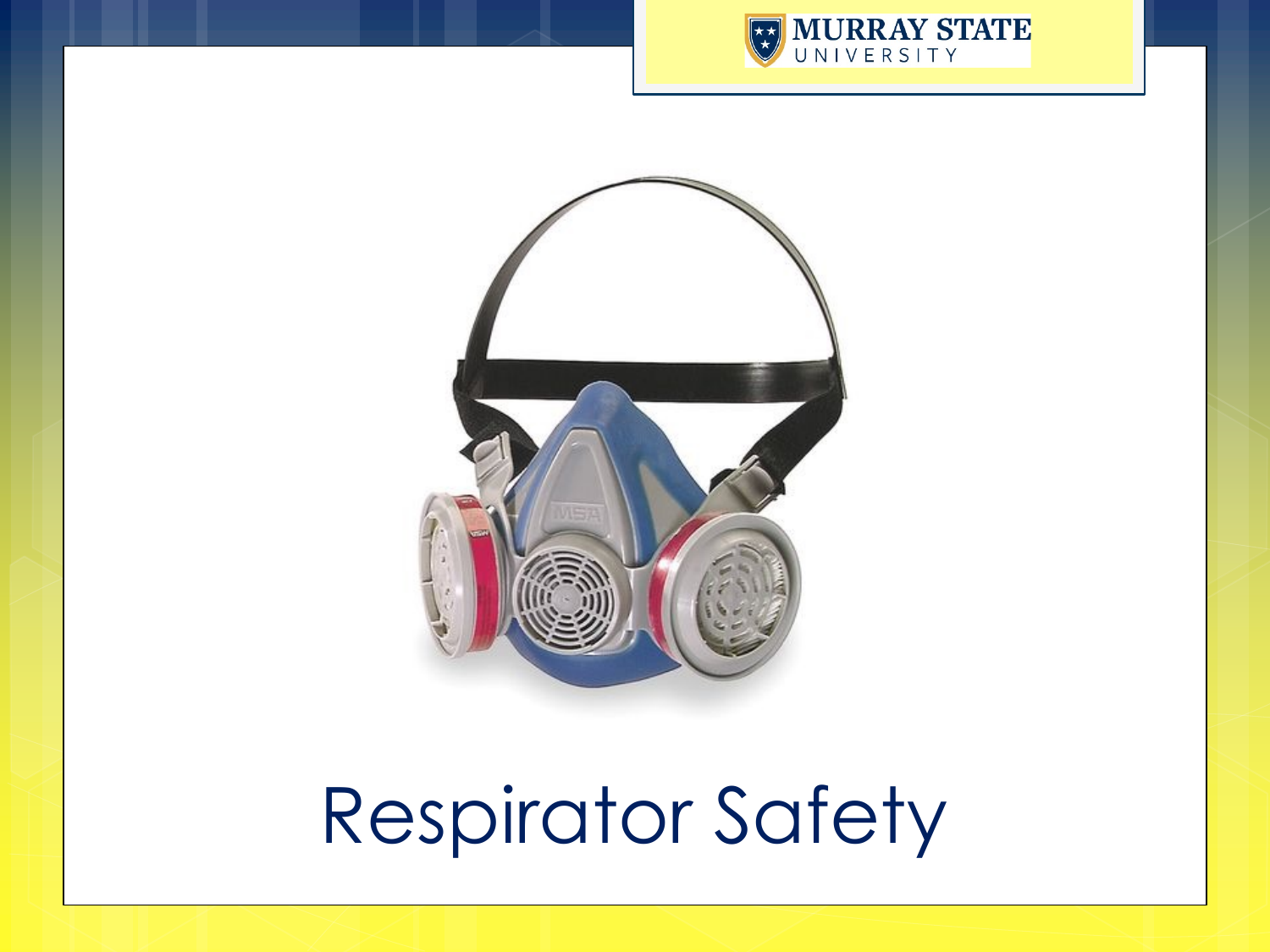

### You will learn

o The reasons respirators are necessary

- The capabilities and limitations of different respirators
- **o** How to inspect, put on and maintain respirators
- **o** What to do if something goes wrong while wearing a respirator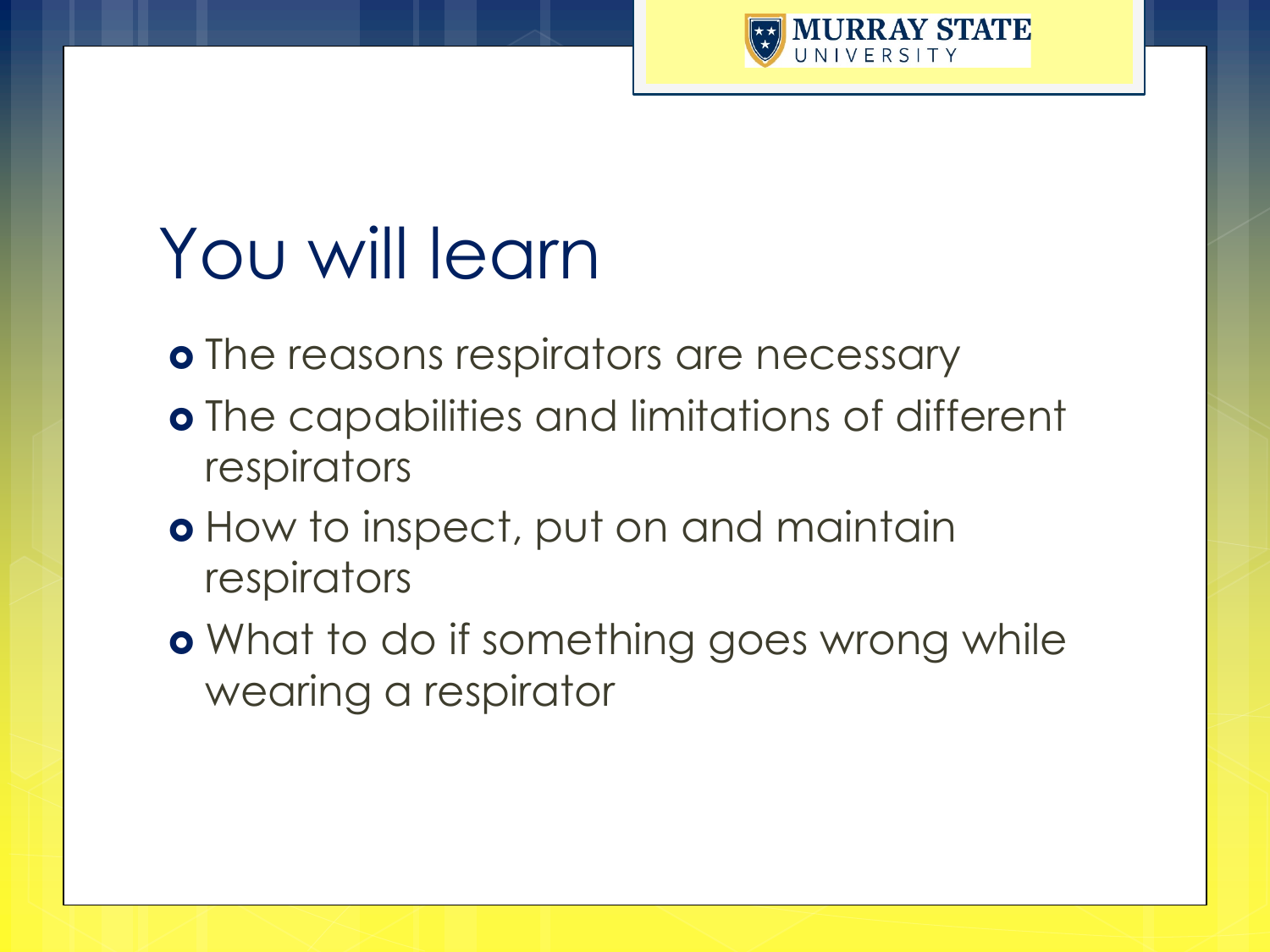

#### Medical Evaluations

- Don't use a respirator until a health care professional determines you are physically able to do so
- **o** Management will organize the testing
- **o** For people with existing medical conditions, respirator use can cause injury or death

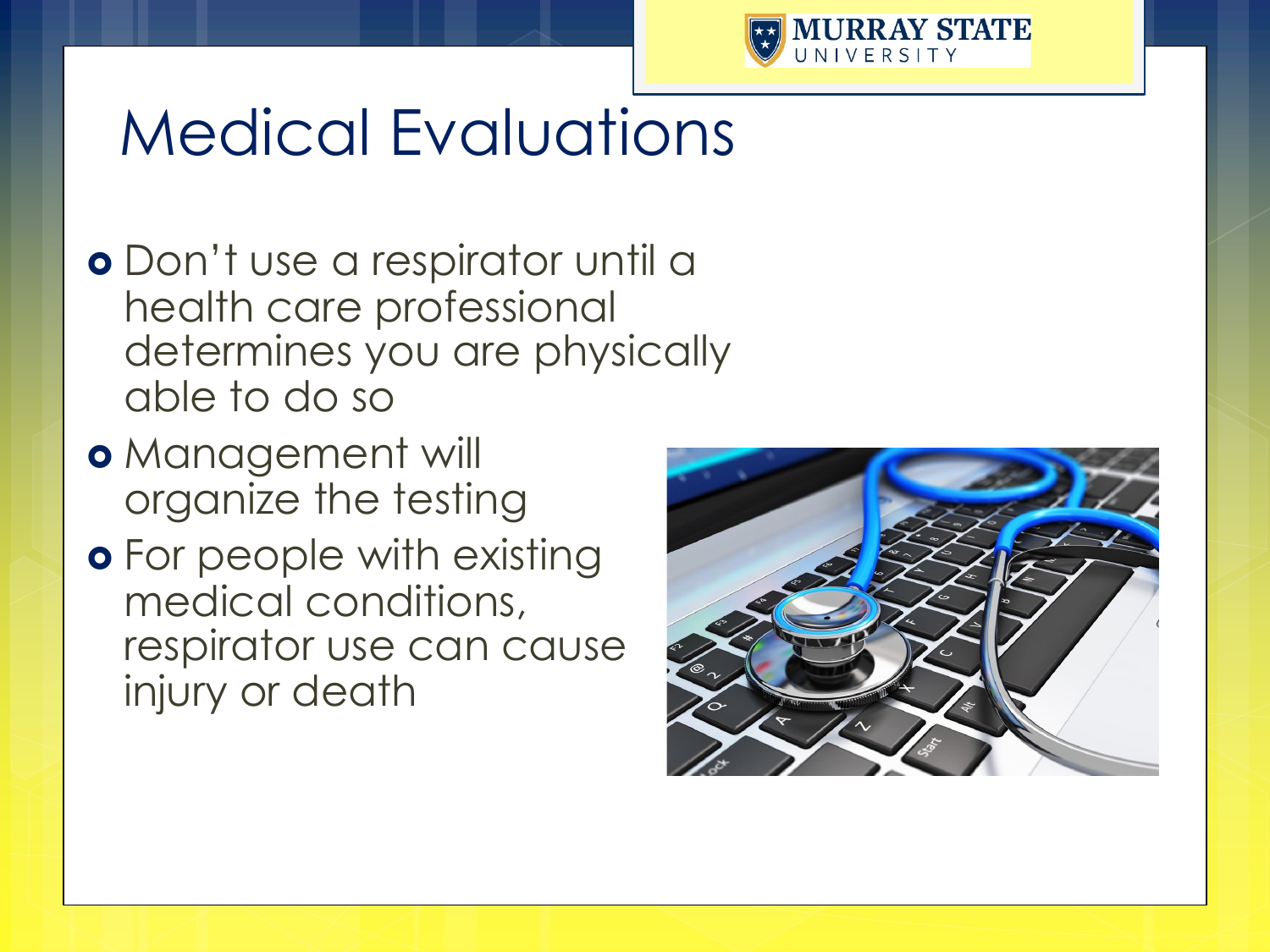

### Respirators Will Protect You

- Hazardous particles in the air can cause serious injuries or death
- **o** Use a respirator whenever you enter an area with hazardous particles in the air
- **o** You may not be able to see or smell hazardous air particles until it's too late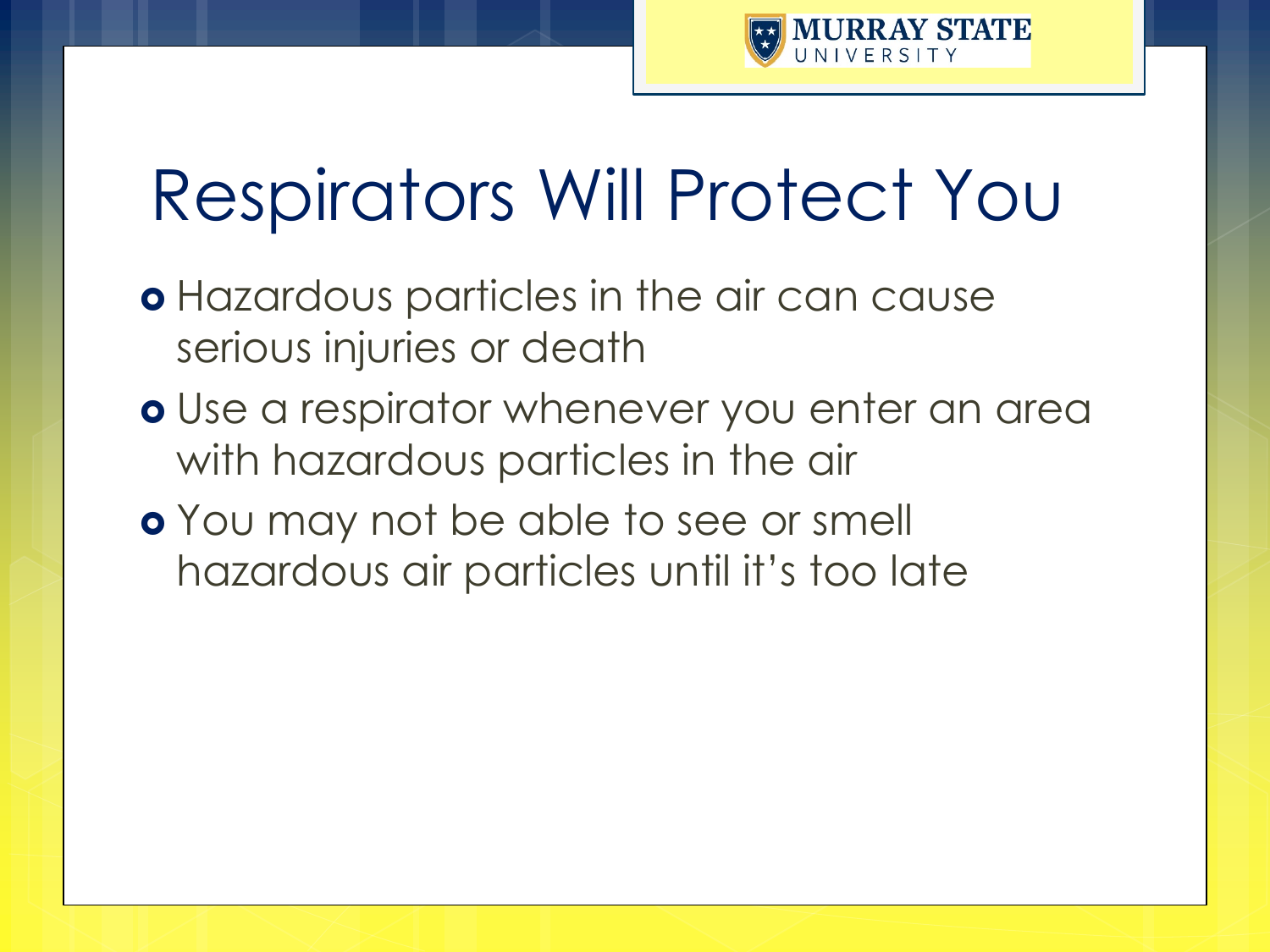

### Two Types of Respirators

Air purifying respirators (APRs)

- **o** Clean the air with
	- **o** Filters
	- **o** Cartridges
	- **o** Canisters
- Supplied air respirators (SARs)

 Supply you with clean air from an outside source **o** No MSU employees use this type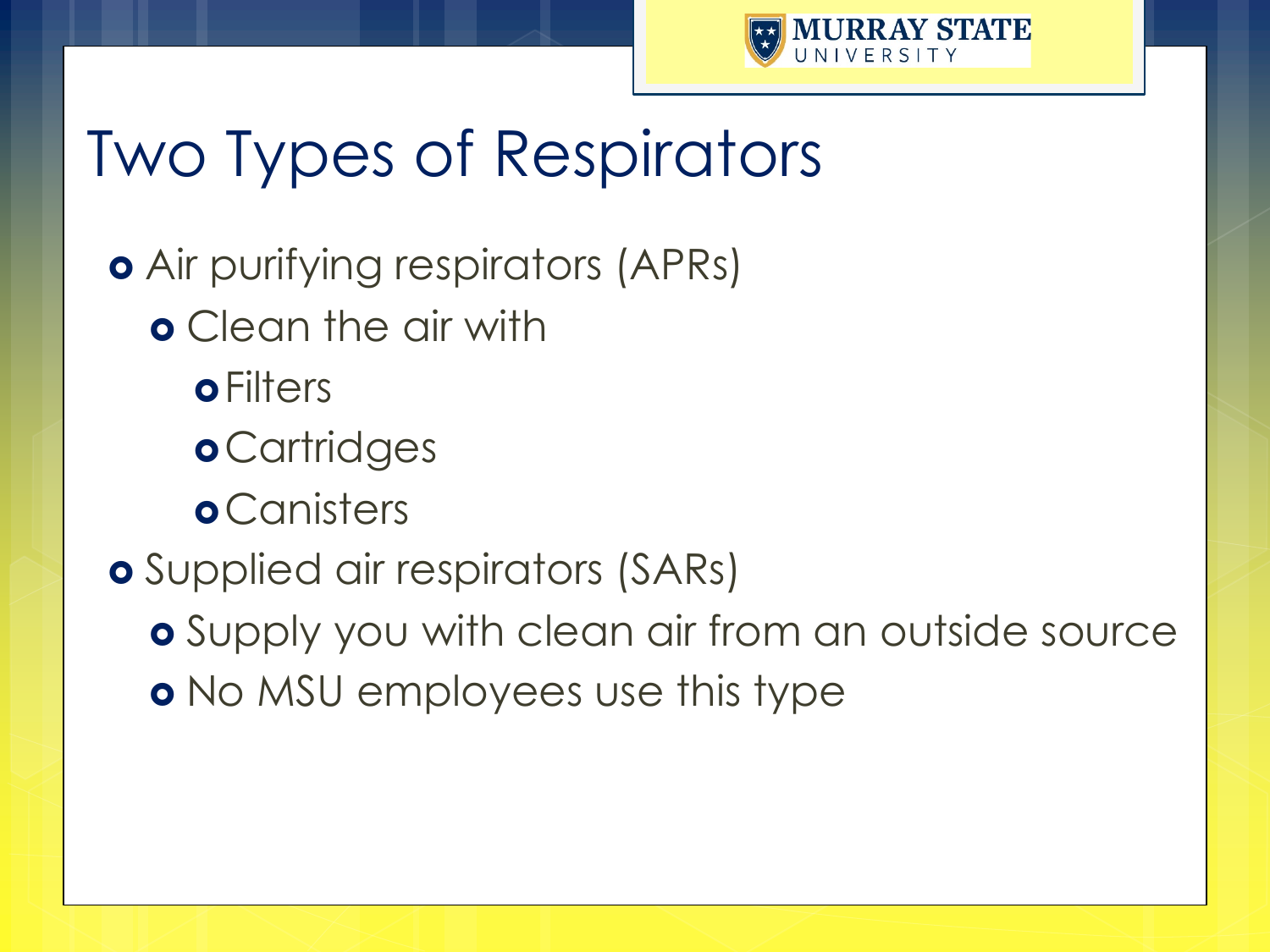

### Air Purifying Respirators (APRs)

- **o** Remove harmful substances from the air you breathe so you can stay safe
- o Have tight fitting face pieces to stop you from breathing contaminated air

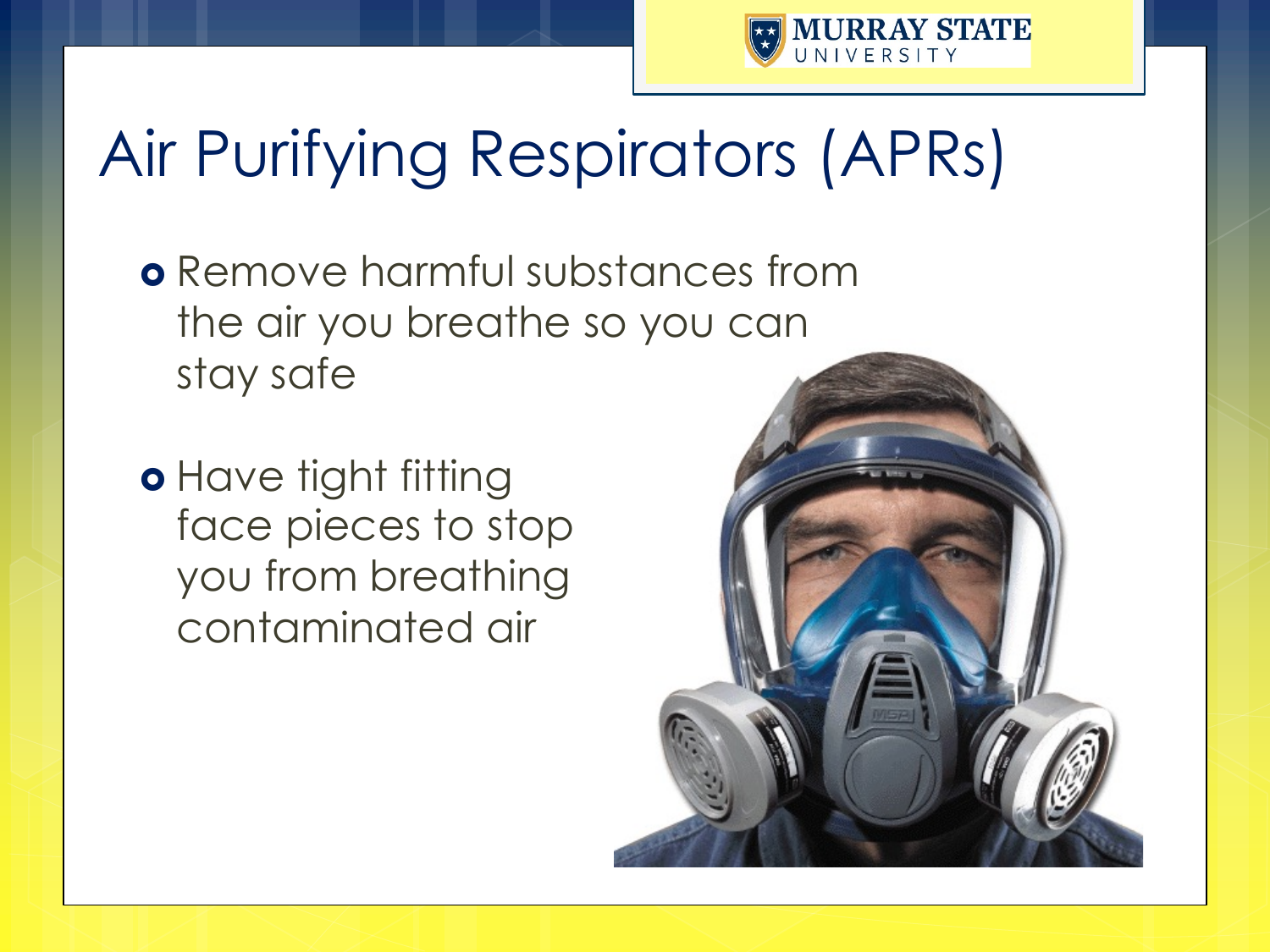

### Two Types of APRs

Particulate removing respirators filter out dusts, fibers, fumes and mists may be single-use disposable respirators or multiple-use respirators with disposable filters **o** Gas and vapor removing respirators **o** remove contaminants by absorption, or chemical reaction **o** Gas masks are an example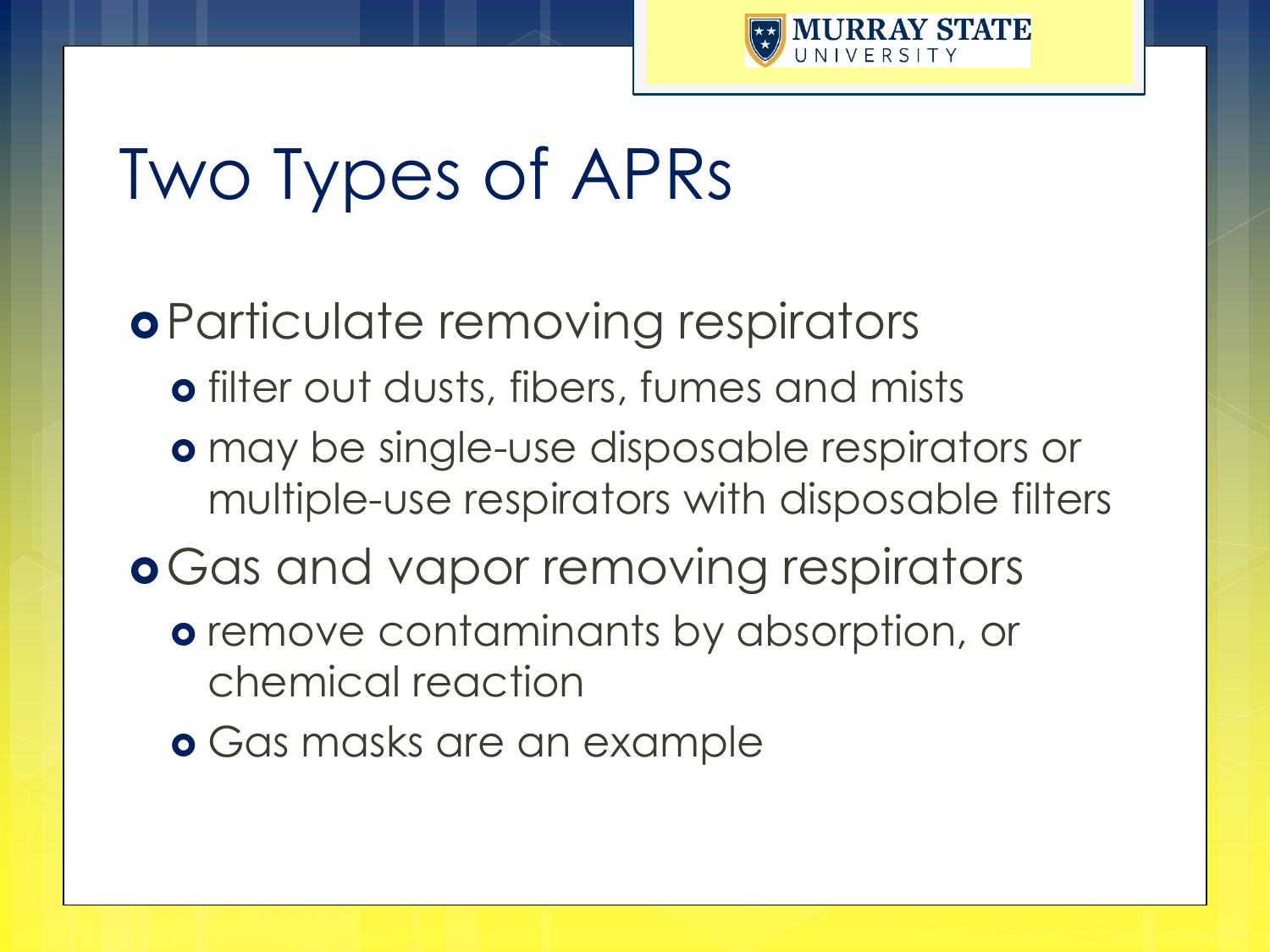

### Benefits of Air Purifying Respirators (APRs)

- o Lightweight
- **o** Portable
- Easy to inspect and maintain
- o Not dependent upon supplied air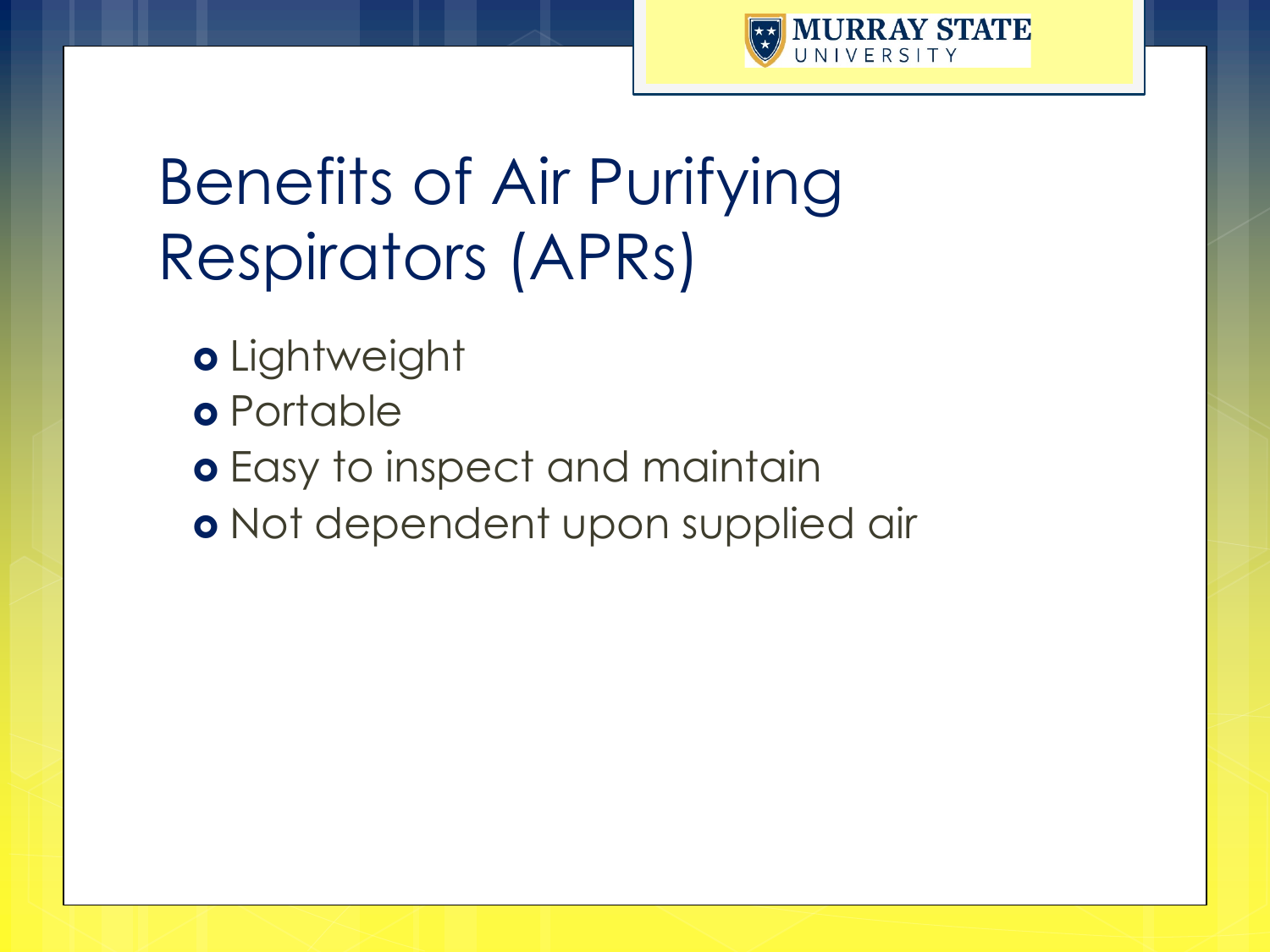# Limitations of Air Purifying Respirators (APRs)

- Contaminant-specific cartridges
- **o** Communication Non-IDLH only
- Oxygen at 19.5% minimum
- **o** Assigned protection factor of 10
- **o** Not for use in emergency situations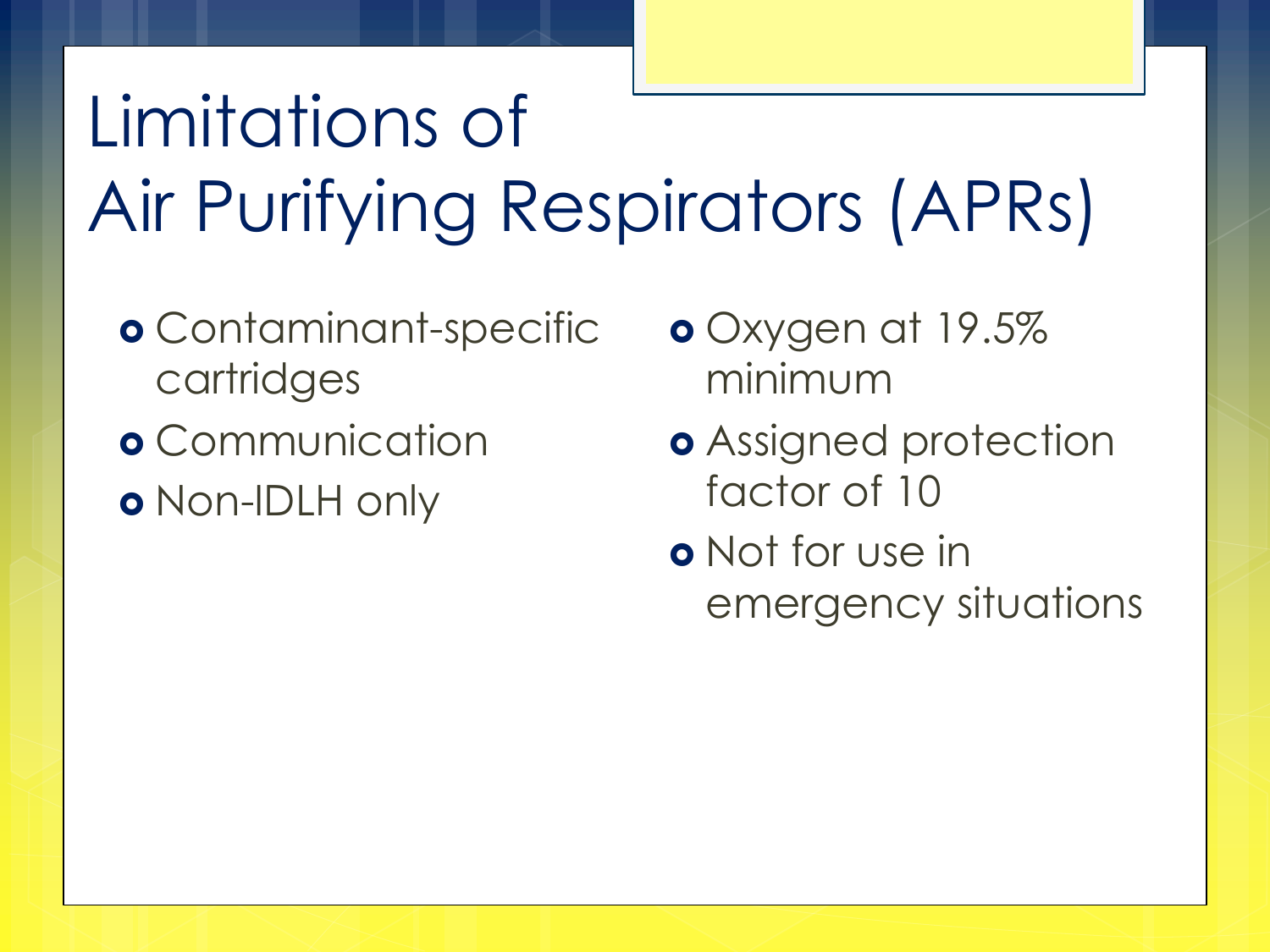

#### Remember

Only use APRs in conditions where there is no question what the dangers are and that the APR will provide adequate protection.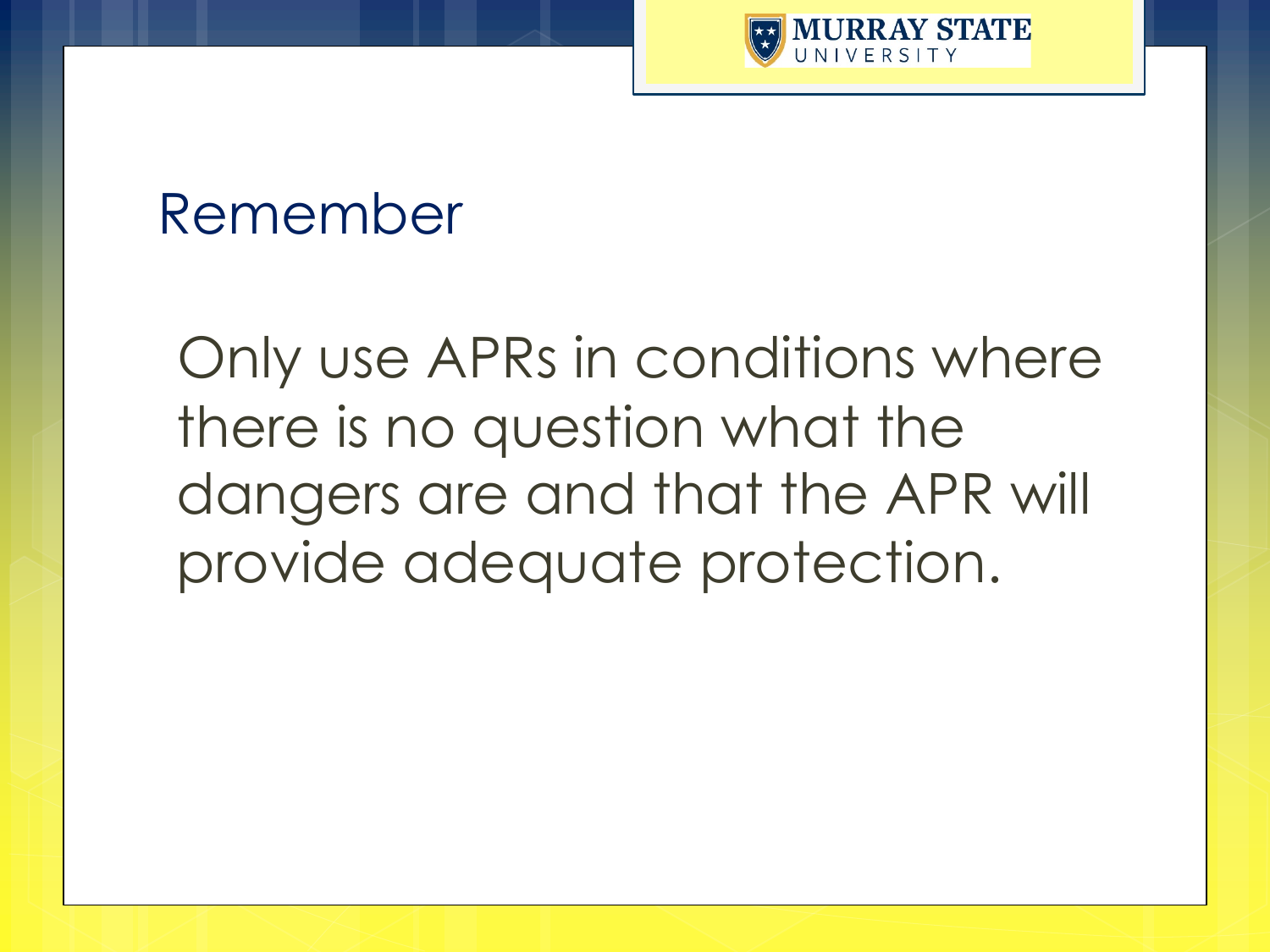

#### Qualitative Fit Testing

- Ensures your respirator fits properly
- Is performed at initial fitting and then annually after that
- Relies on your ability to detect a harmless substance in your breathing space

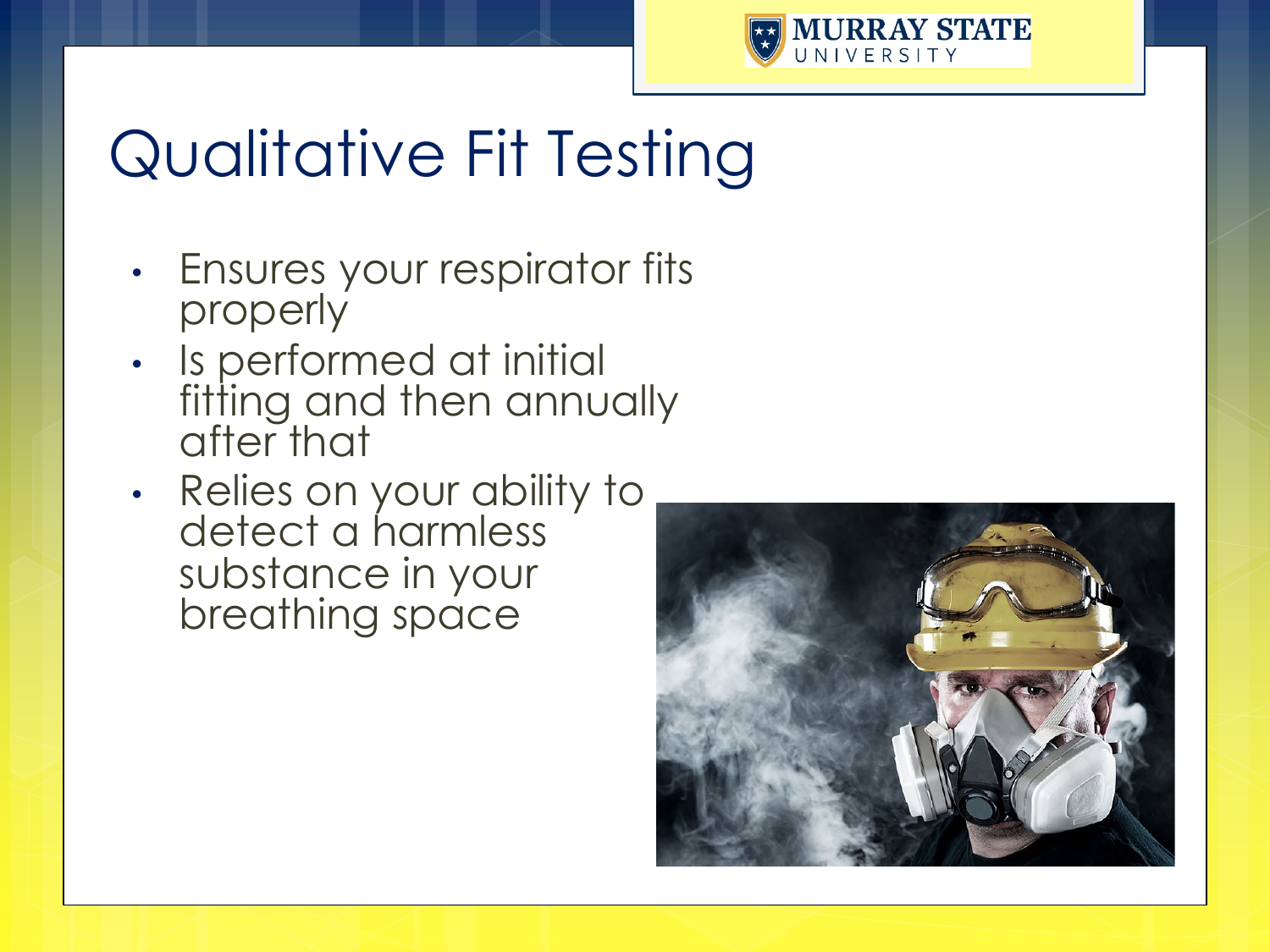

# Change Cartridges

 Any physical symptoms of exposure o Odor or taste is present inside respirator **o** Breathing becomes difficult o During annual respirator fit tests and training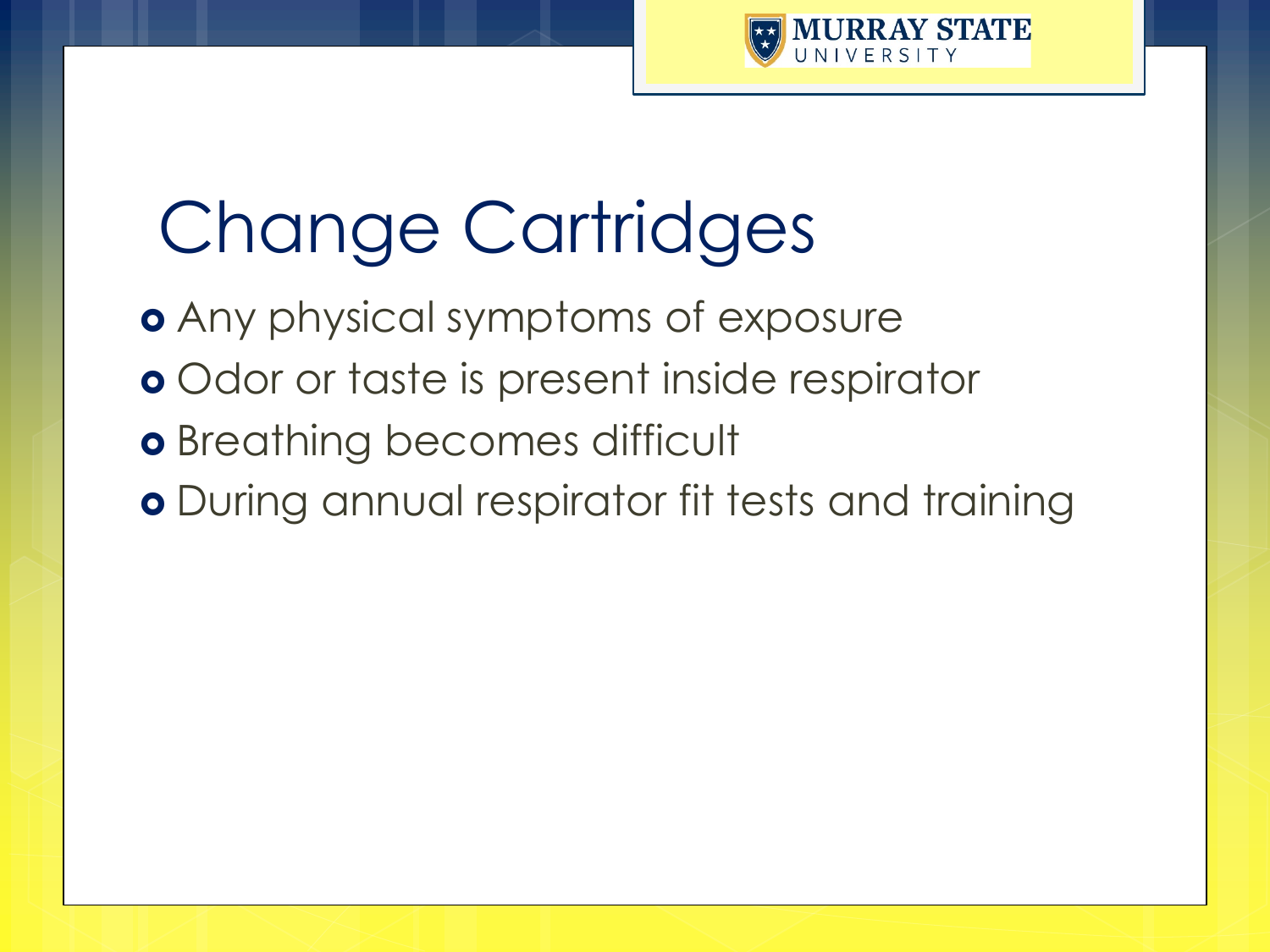

## Positive Pressure Fit Check

- **o** Check the fit of your respirator before every use
- **o** Close off the exhalation valve and exhale gently
- **o** Slight positive pressure should be felt
- **o** Don't use if you hear or feel air leaking

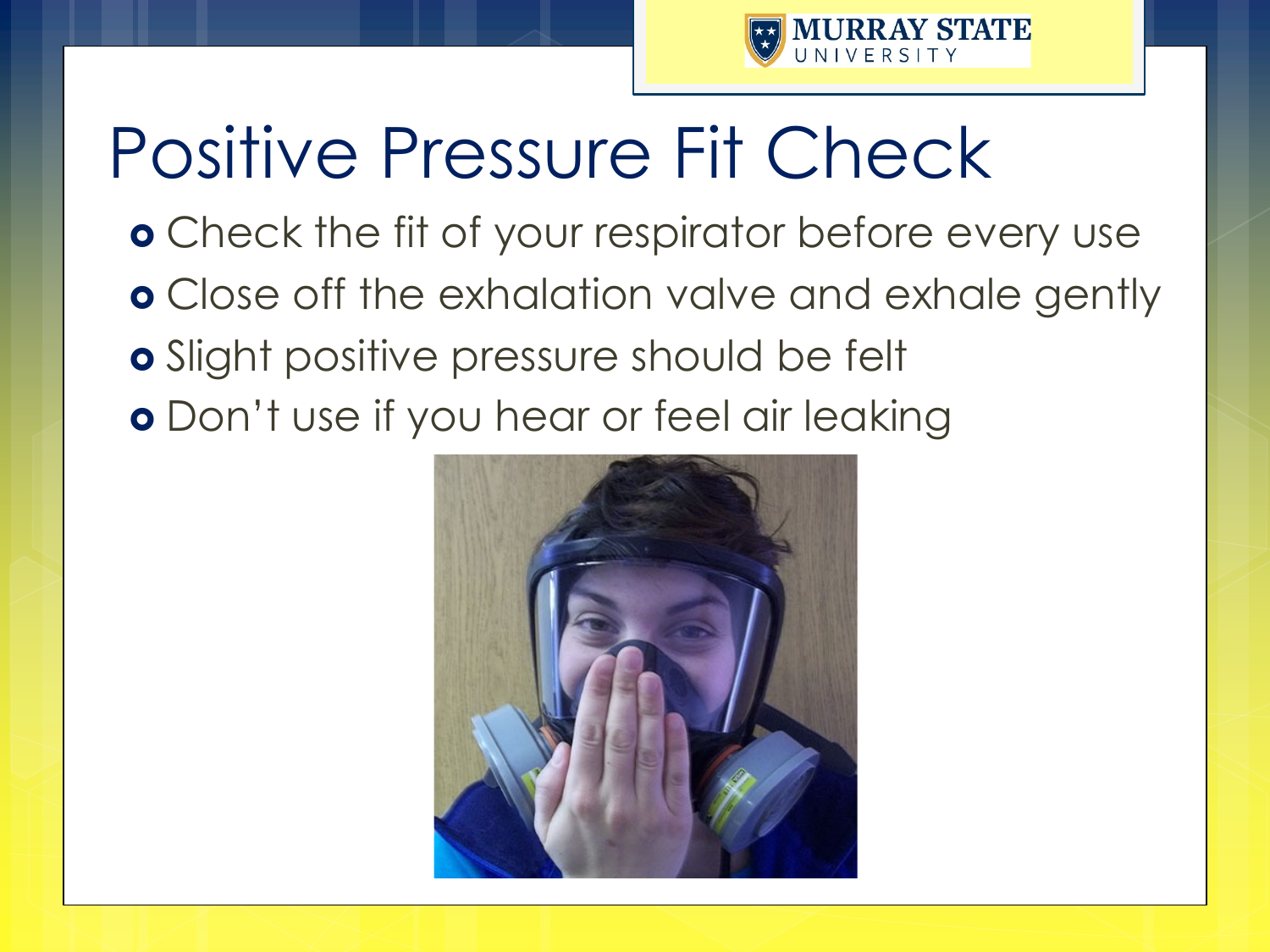

# Negative Pressure Fit Check

- **o** Perform this test every time a respirator is put on
- Close off the inlets by covering with the palms
- **o** Inhale gently so face piece collapses slightly, hold for 10 seconds
- Only use if no leaks are detected

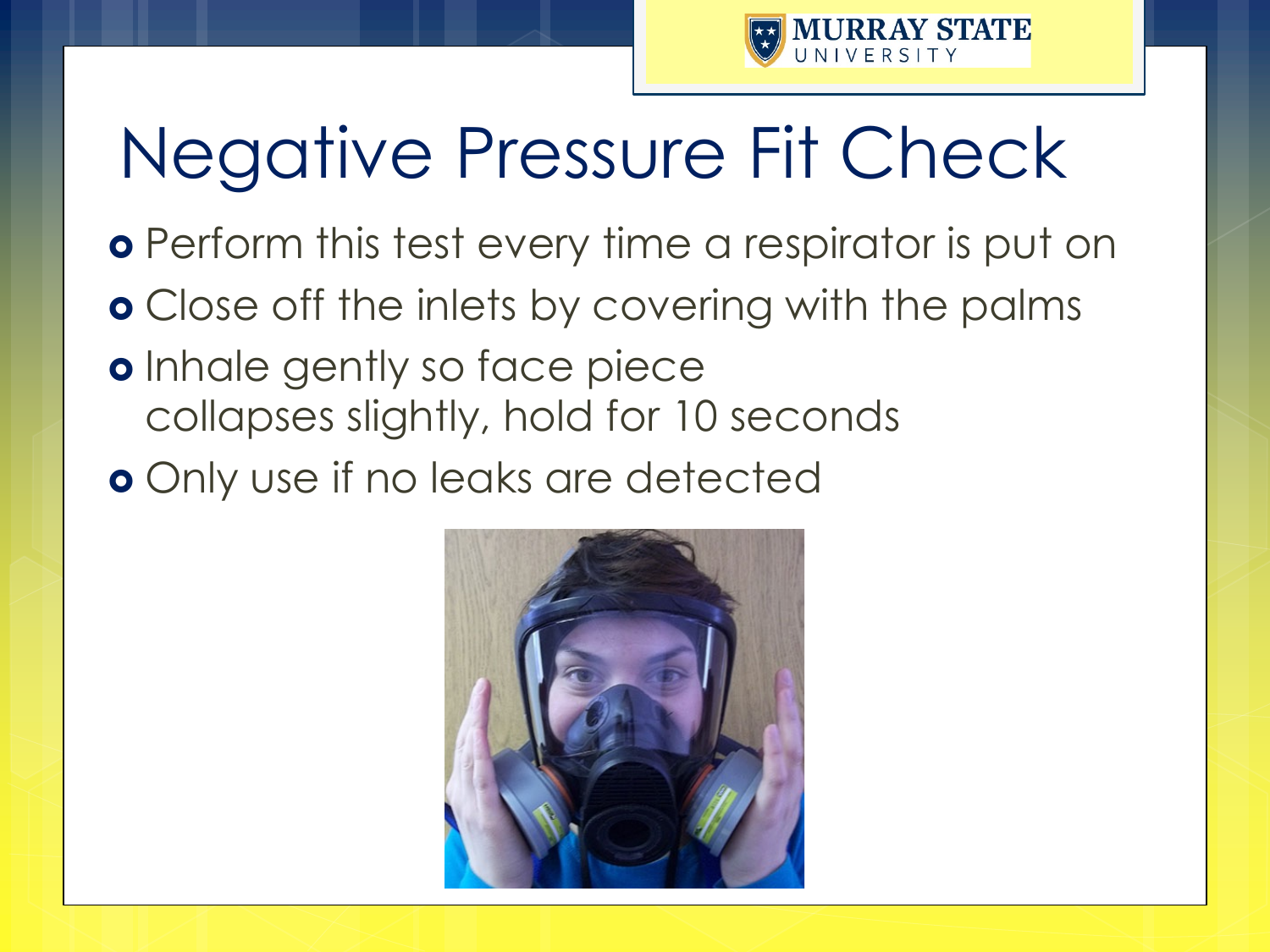

#### Respirator Inspection Facepiece

- Excessive dirt
- Cracks, tears, holes or distortion
- **o** Inflexibility
- Cracked or badly scratched lenses
- **o** Cracked or broken air-purifying element; threads or gaskets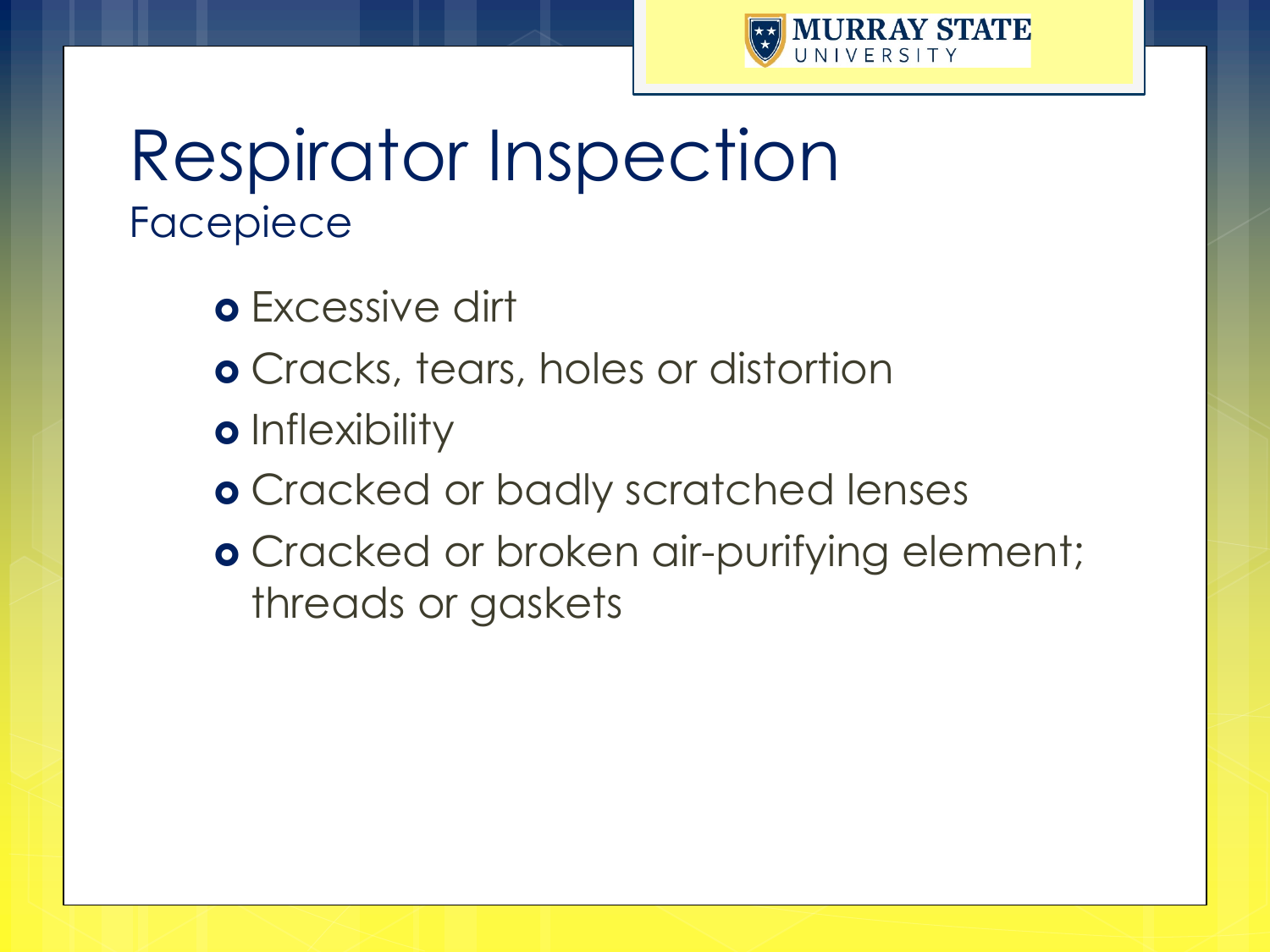

#### Respirator Inspection Head Strap or Harness

**o** Breaks

**o** Loss of elasticity

**o** Broken or malfunctioning buckles and attachments

**o** Excessive worn, serrated edges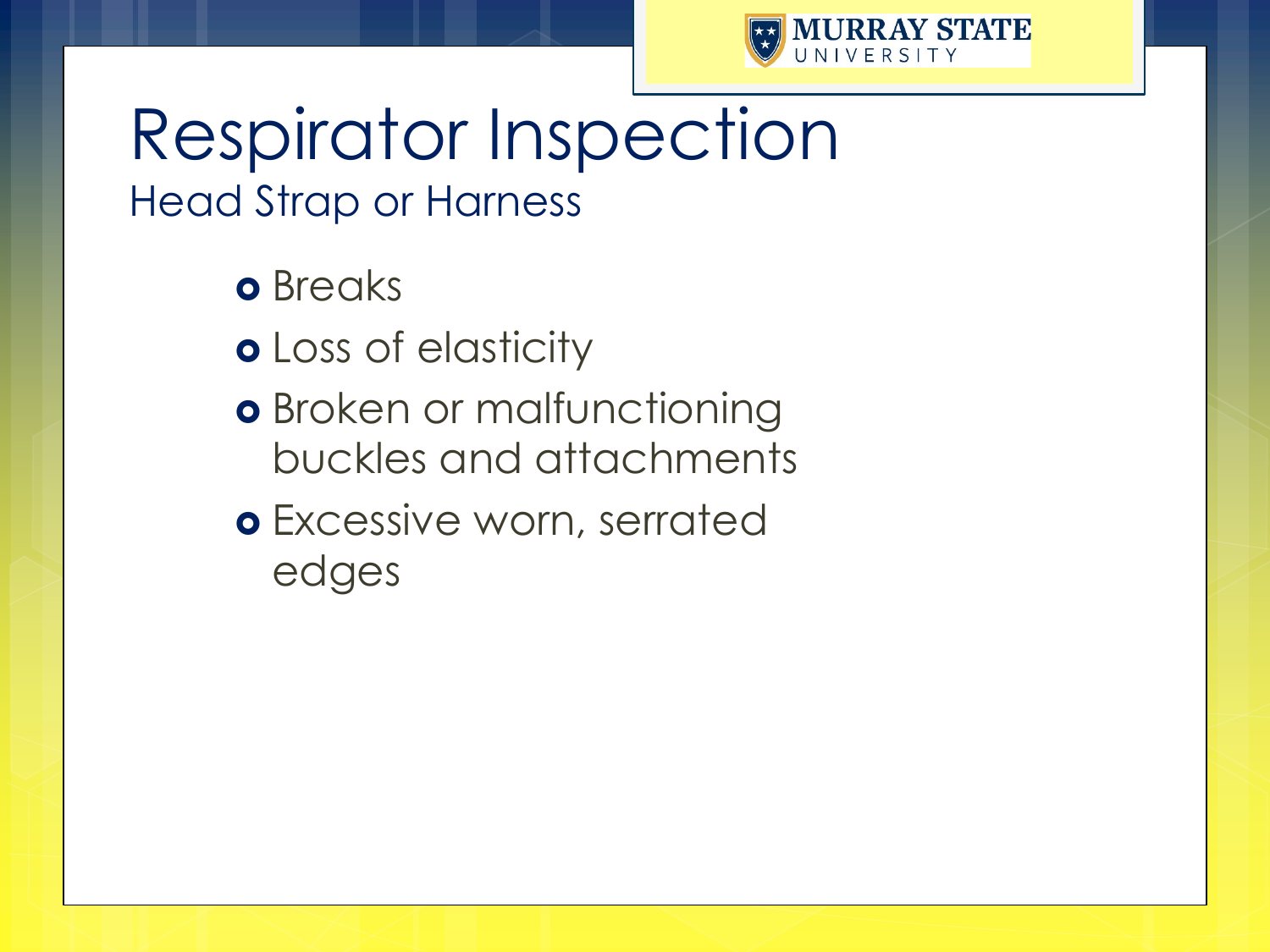

#### Respirator Inspection Exhalation Valve

 Foreign material build up Cracks, breaks, chips in valve **o** Missing or defective cover o Improper installation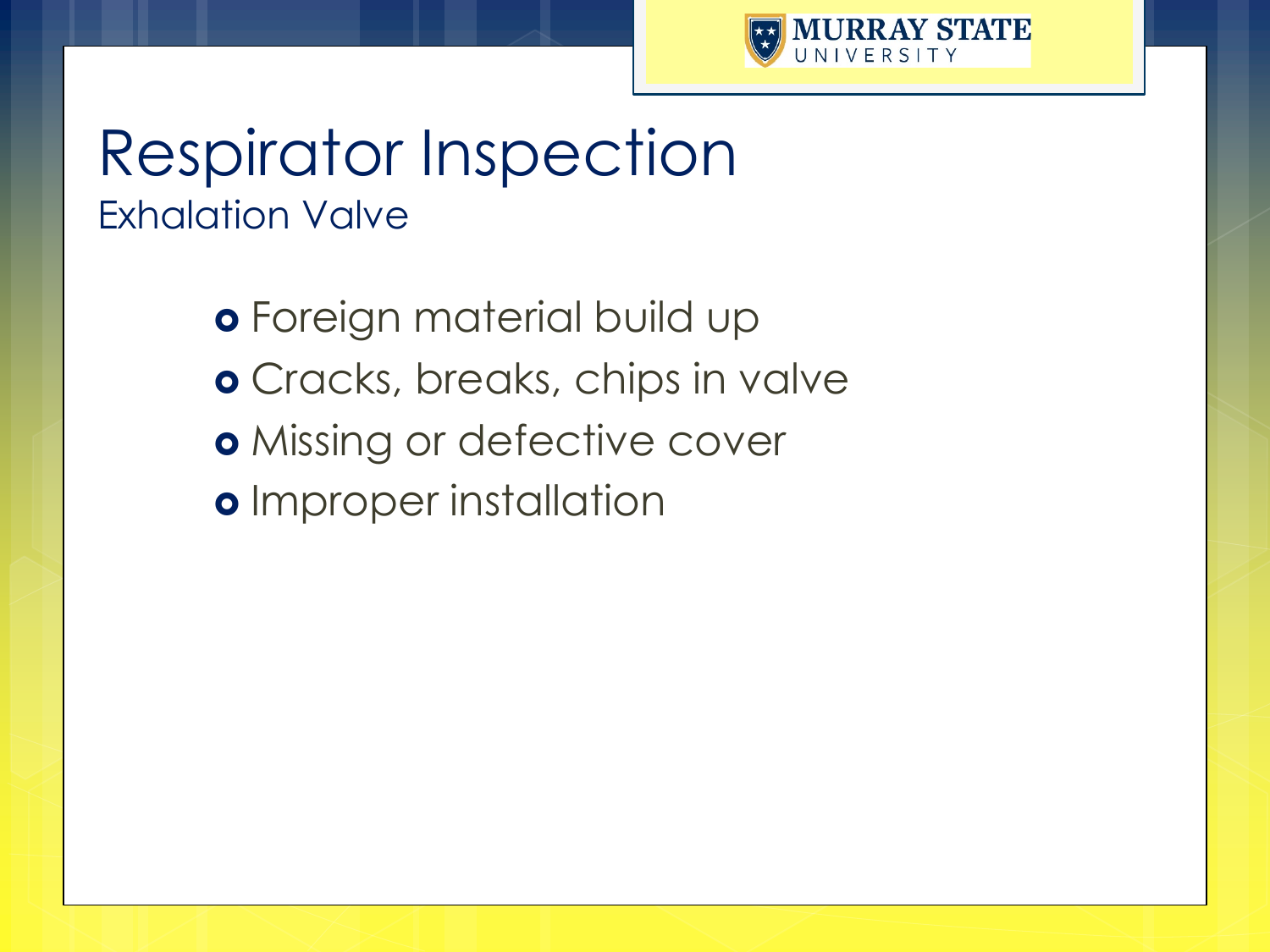

#### Respirator Inspection Air-Purifying Element

- o Incorrect cartridge
- o Incorrect installation
- o Expired
- Cracks or dents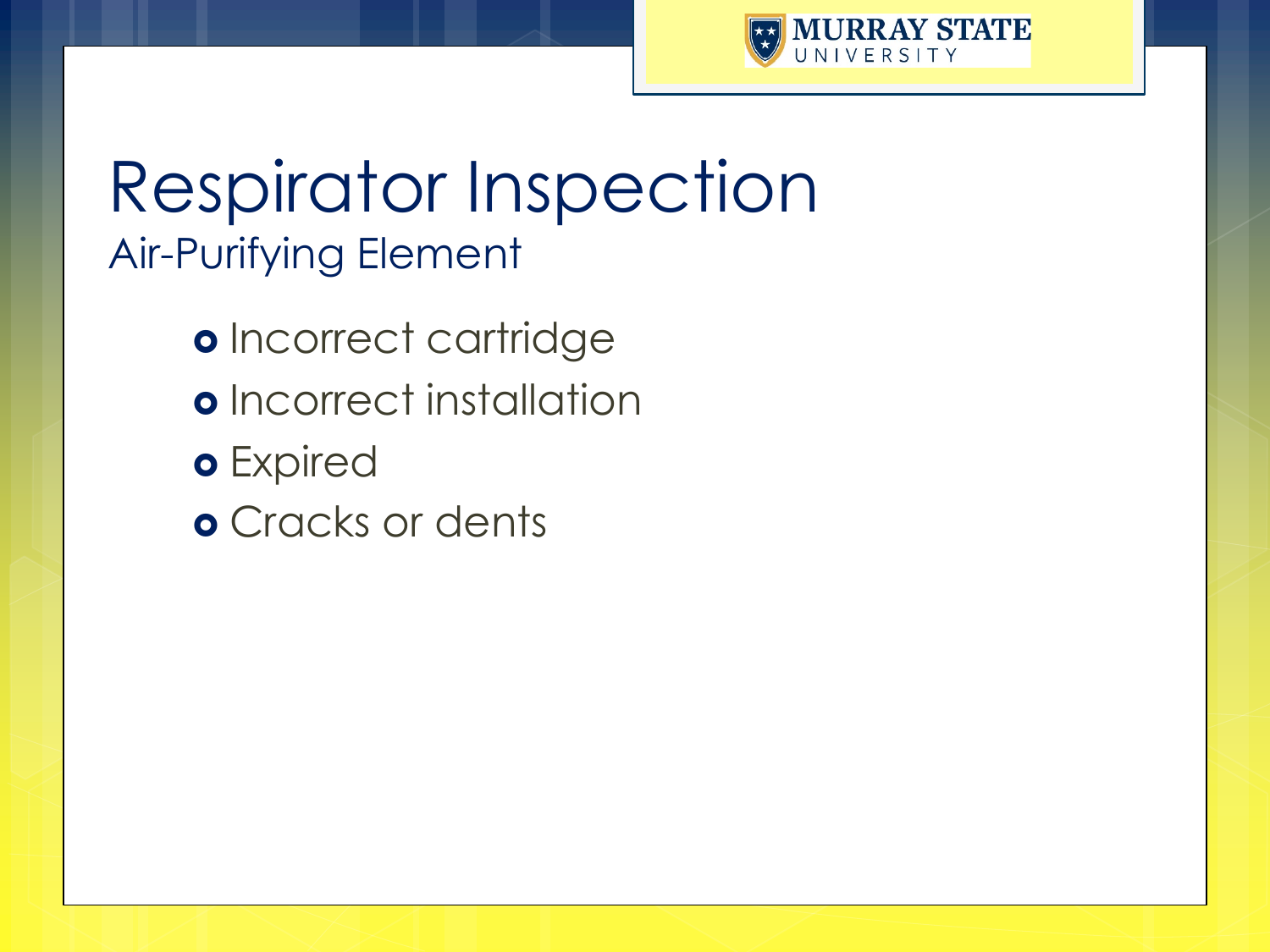

## Respirator Cleaning

- Dirty, inoperative respirators will not effectively protect you
- **o** Clean parts in the sink using warm water and soap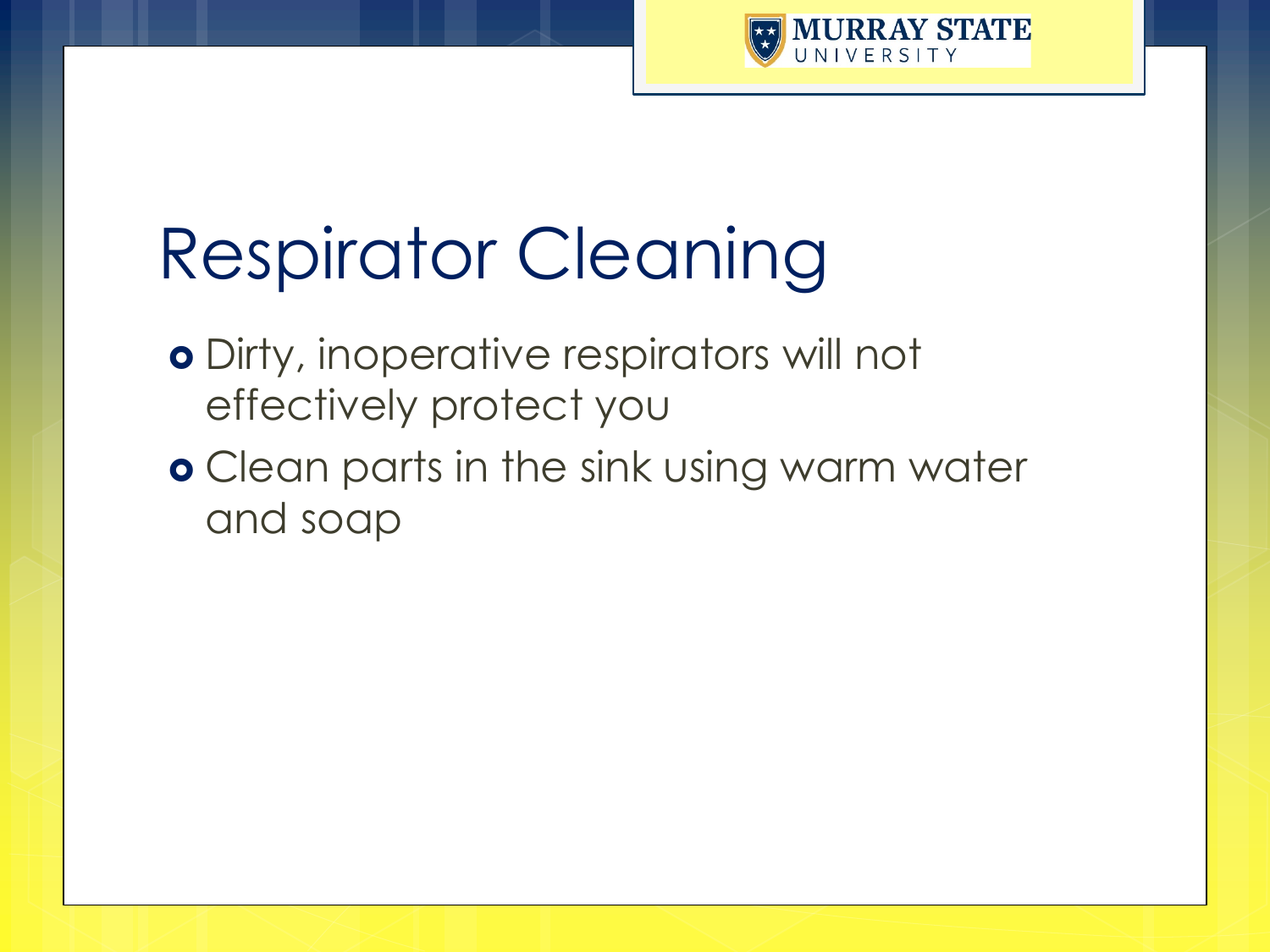

### Respirator Storage

- **o** Store in a bag or sealed container labeled with your name
- o Store in a dry, room temperature, dustfree environment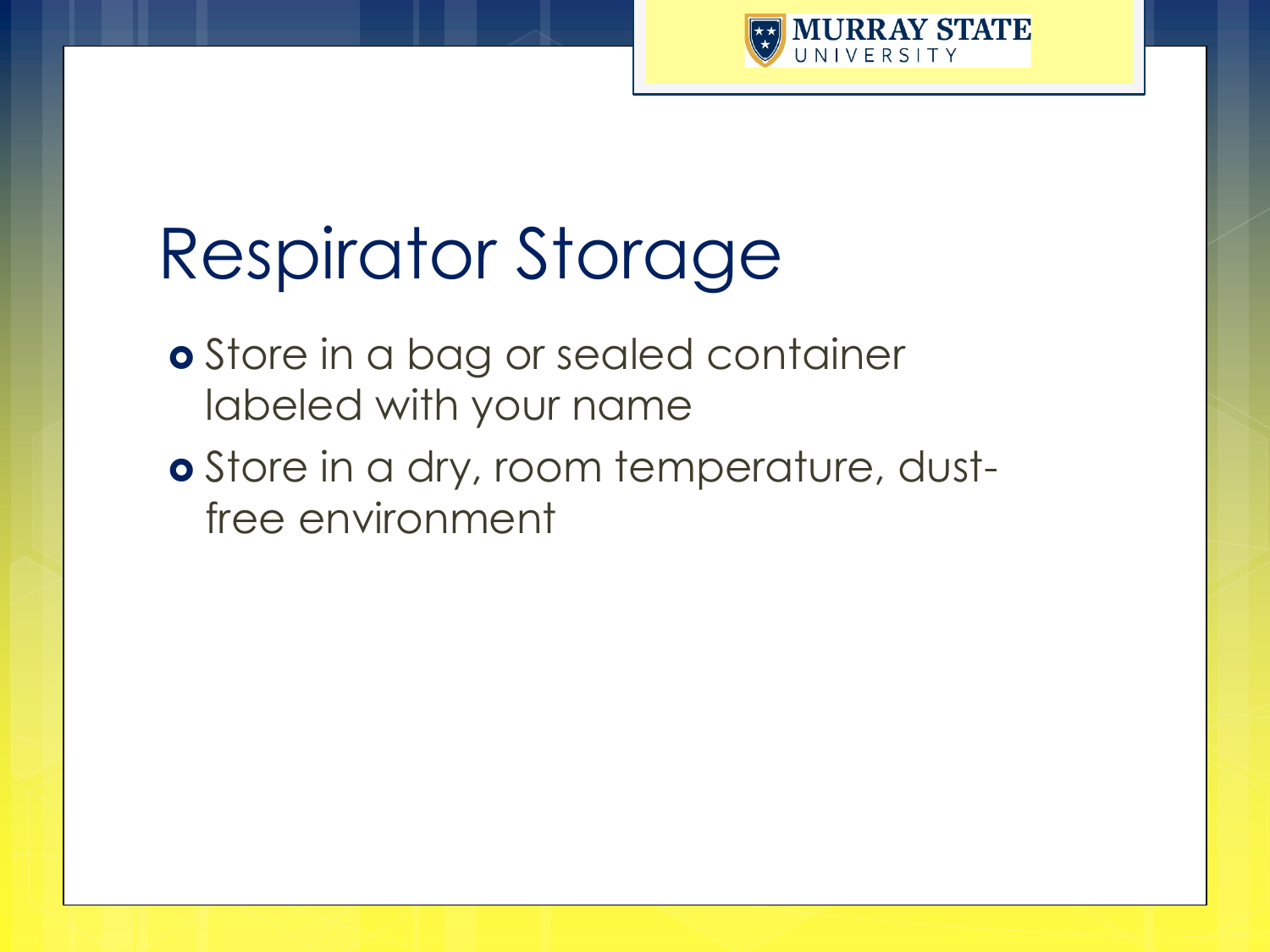

### Leave the Respirator Area if You

- **o** Smell or taste something out of the ordinary
- **o** Feel your eyes or throat becoming irritated
- **o** Observe a change in your breathing
- **o** Notice the face piece is leaking or other parts of the respirator are broken
- **o** Hear an alarm signaling equipment has failed